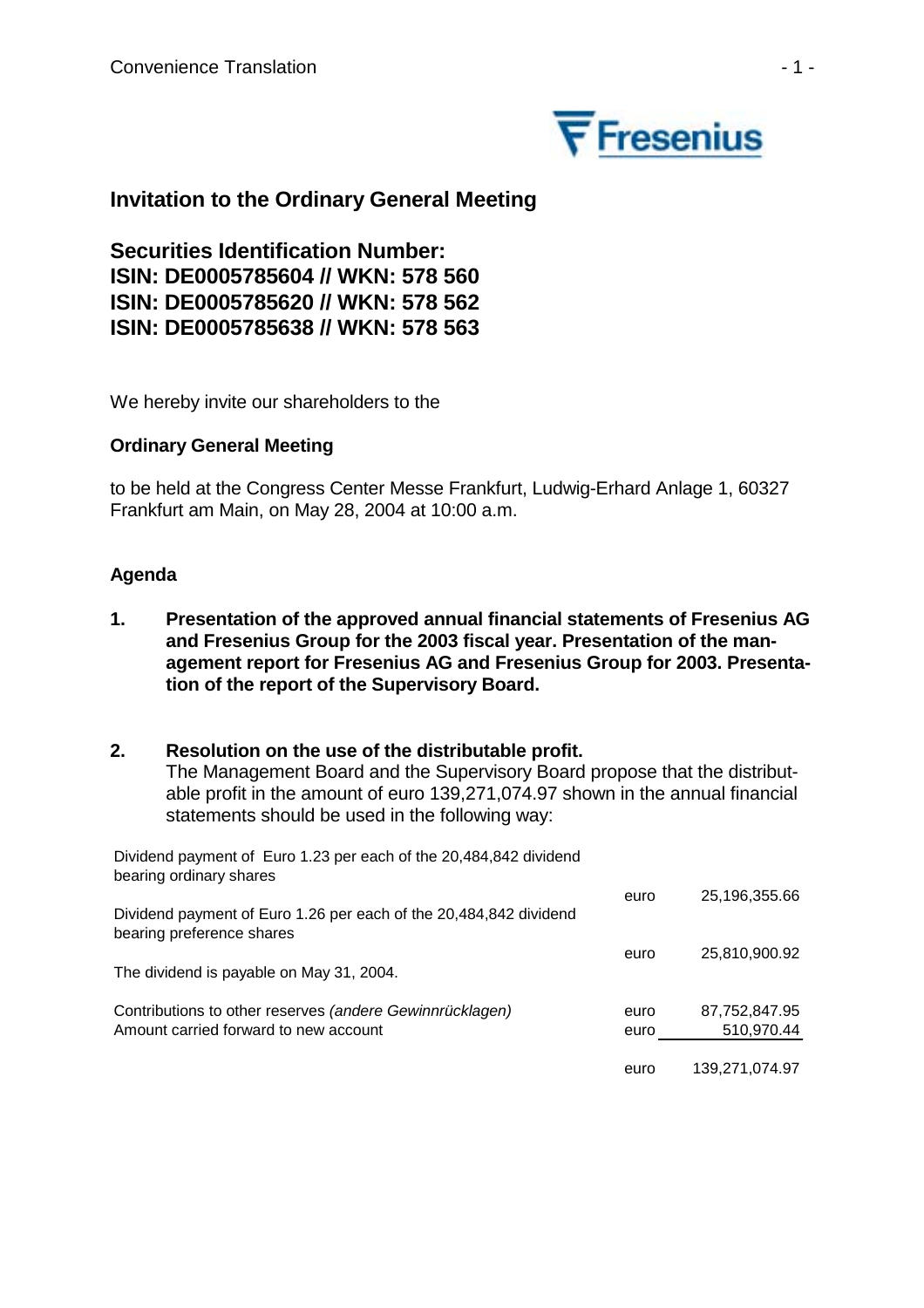**3. Resolution to approve** *(entlasten)* **the actions of the Management Board during the 2003 fiscal year.** 

The Management Board an the Supervisory Board propose that approval *(Entlastung)* should be given.

**4. Resolution to approve** *(entlasten)* **the actions of the Supervisory Board during the 2003 fiscal year.** 

The Management Board and the Supervisory Board propose that approval *(Entlastung)* should be given.

**5. Resolution to approve the profit and loss transfer agreement** *(Ergebnisabführungsvertrag)* **between Fresenius AG and Fresenius Biotech Beteiligungs GmbH.** 

The Management Board and the Supervisory Board propose to approve the profit and loss transfer agreement, dated March 9, 2004, between Fresenius AG and Fresenius Biotech Beteiligungs GmbH, Frankfurt/Main.

The material terms of said agreement are as follows:

- Fresenius Biotech Beteiligungs GmbH (hereinafter referred to as the "Subsidiary") undertakes to transfer its entire profits to Fresenius AG with effect from January 1, 2004. Subject to any recognition or reversal of reserves, the transfer obligation extends to the profit generated by the Subsidiary in accordance with the provisions of the German Commercial Code ("HGB"), taking into consideration the provision relating to corporation tax, and reduced by any losses carried forward from the previous year.
- With the consent of Fresenius AG, the Subsidiary may transfer amounts from its net income for the year to other reserves (section 272 (3) of the HGB) where this is permitted under the HGB and to the extent that this is required in accordance with prudent business judgment. Upon request of Fresenius AG, said reserves must be reversed and either used to compensate for any losses or transferred as a profit. Amounts resulting from the reversal of profits carried forward, where such carry forwards were recognized prior to the profit and loss transfer agreement taking effect, cannot be transferred.
- Fresenius AG undertakes to compensate for all annual net losses incurred by the Subsidiary during the term of the agreement, unless these losses are compensated for by amounts withdrawn from other reserves that were transferred to the other reserves during the term of the agreement.
- The profit and loss transfer agreement has a fixed term until December 31, 2008 and will be automatically renewed for a further one year, unless terminated by one of the contracting parties by giving no less than three months' notice prior to its expiration.

The shareholders meeting of Fresenius Biotech Beteiligungs GmbH has already approved the conclusion of the profit and loss transfer agreement.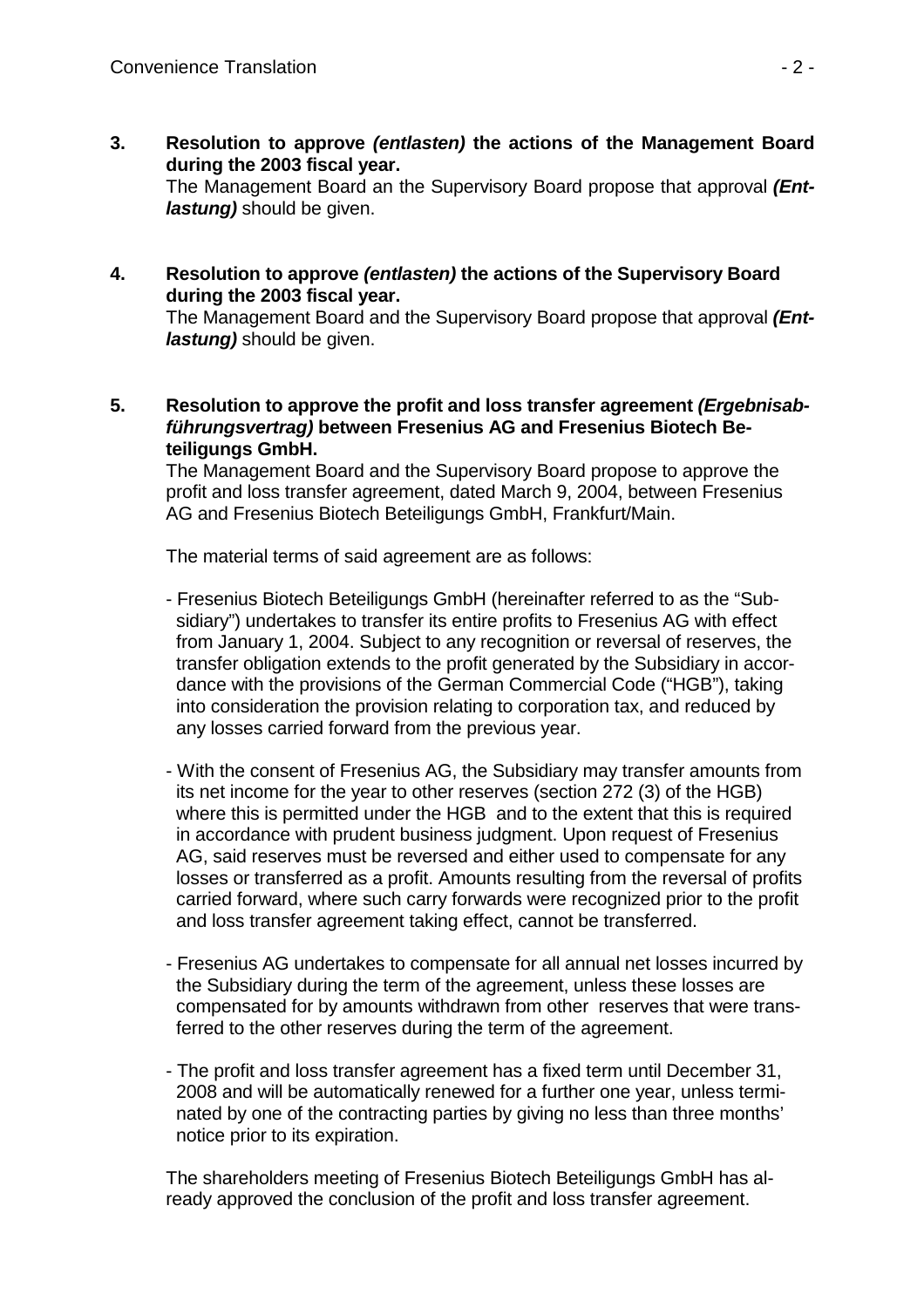No annual financial statements or management reports, covering the last three fiscal years, exist for Fresenius Biotech Beteiligungs GmbH, as the company was only incorporated on July 14, 2003 (registration with the competent District Court (*Amtsgericht*) on August 28, 2003).

The following documents will be available for inspection by shareholders from the day on which the General Meeting was convened at the business premises of Fresenius AG, Else-Kröner-Str. 1, Bad Homburg v.d.H., Germany, as well as on the company's website [http://www.fresenius.de:](http://www.fresenius.de/)

- the profit and loss transfer agreement between Fresenius AG and Fresenius Biotech Beteiligungs GmbH;
- the annual financial statements and the management report of Fresenius AG for the fiscal years 2001, 2002 and 2003;
- the annual financial statements and the management report of Fresenius Biotech Beteiligungs GmbH for the stub period 2003; and
- the joint report of the Managing Board of Fresenius AG and the management of Fresenius Biotech Beteiligungs GmbH.

Upon request, the Company will send shareholders, without delay, a copy of the above documents, free of charge. The above documents will also be available at the General Meeting.

# **6. Selection of the auditor for the 2004 fiscal year.**

The Supervisory Board proposes to elect KPMG Deutsche Treuhand-Gesellschaft Aktiengesellschaft Wirtschaftsprüfungsgesellschaft, Frankfurt am Main, as auditor for the 2004 fiscal year.

Those shareholders who deposit their shares, during normal business hours, no later than by 21 May 2004, with the company, or a notary public in the Federal Republic of Germany, or a securities clearing and deposit bank, or one of the banks and their branches listed below, until the close of the General Meeting will be entitled to attend the General Meeting.

Deposit banks are:

- Dresdner Bank AG
- WestLB AG
- Bayerische Hypo- und Vereinsbank AG
- Deutsche Bank AG
- DZ Bank AG Deutsche Zentral-Genossenschaftsbank
- HSBC Trinkaus & Burkhardt KGaA
- Morgan Stanley Bank AG
- Taunus-Sparkasse

In case of deposit with a German notary public or a securities clearing and deposit bank, we would like to ask you to submit the certificate to be issued by them to the cash office of the company no later than on the 24 May 2004.